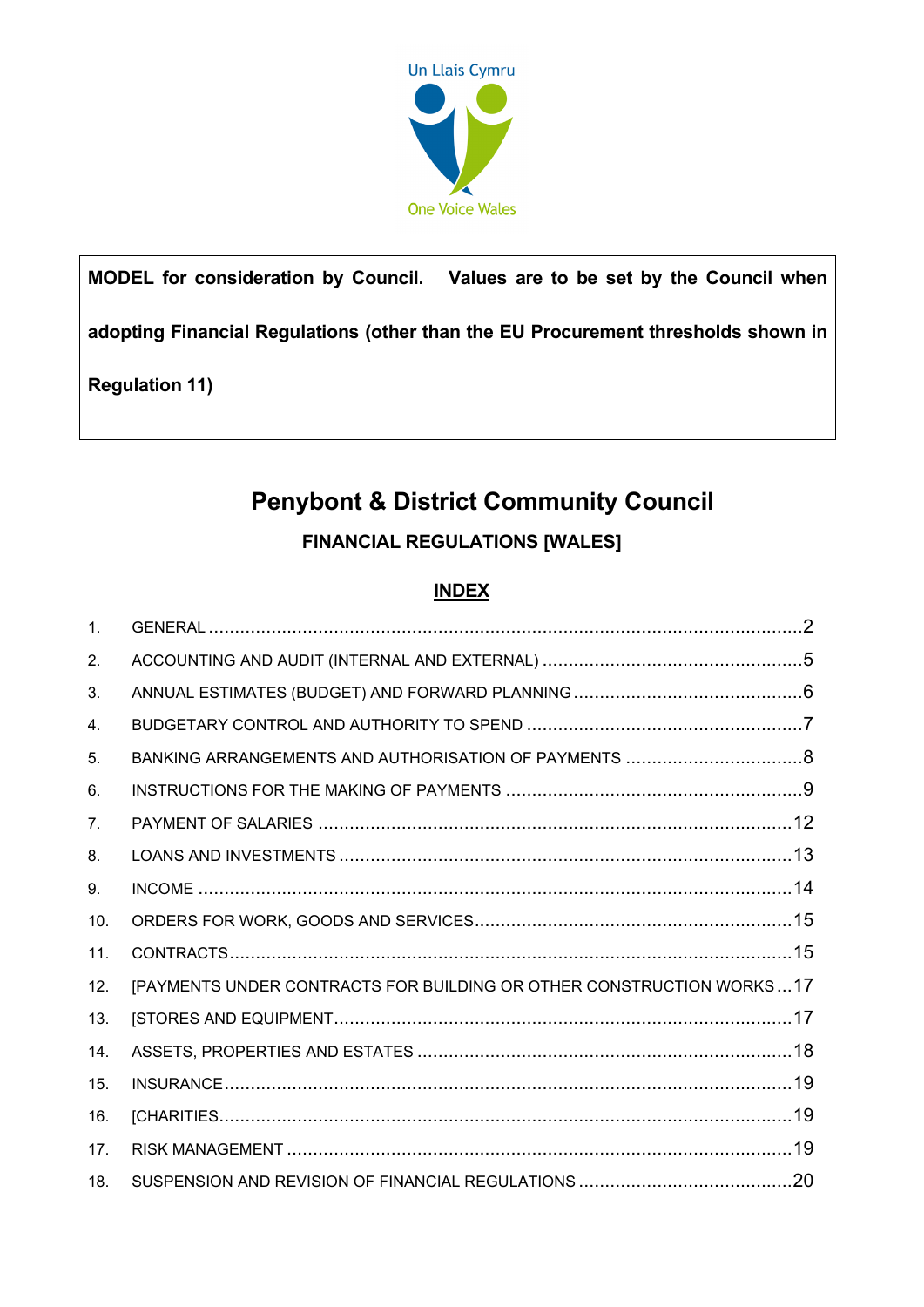These Financial Regulations were adopted by the Council at its Meeting held on **17th May 2022**

## <span id="page-1-0"></span>**1. GENERAL**

- 1.1. These financial regulations govern the conduct of financial management by the Council and may only be amended or varied by resolution of the Council. Financial regulations are one of the Council's three governing policy documents providing procedural guidance for members and officers. Financial regulations must be observed in conjunction with the Council's standing orders<sup>1</sup> and any individual financial regulations relating to contracts.
- 1.2. The Council is responsible in law for ensuring that its financial management is adequate and effective and that the Council has a sound system of internal control which facilitates the effective exercise of the Council's functions, including arrangements for the management of risk.
- 1.3. The Council's accounting control systems must include measures:
	- for the timely production of accounts;
	- that provide for the safe and efficient safeguarding of public money;
	- to prevent and detect inaccuracy and fraud; and
	- identifying the duties of officers.
- 1.4. These financial regulations demonstrate how the Council meets these responsibilities and requirements.
- 1.5. At least once a year, prior to approving the Annual Governance Statement, the Council must review the effectiveness of its system of internal control which shall be in accordance with proper practices.
- 1.6. Deliberate or wilful breach of these Regulations by an employee may give rise to disciplinary proceedings.
- 1.7. Members of Council are expected to follow the instructions within these Regulations and not to entice employees to breach them. Failure to follow instructions within these Regulations brings the office of Councillor into disrepute and may represent a breach in the Councillor's Code of Conduct
- 1.8. The Responsible Financial Officer (RFO) holds a statutory office to be appointed by the Council. [The Clerk has been appointed as RFO for this Council and these regulations will apply accordingly.]

<span id="page-1-1"></span><sup>1</sup> Model standing orders for Councils are available in Local Councils Explained © 2013 National Association of Local Councils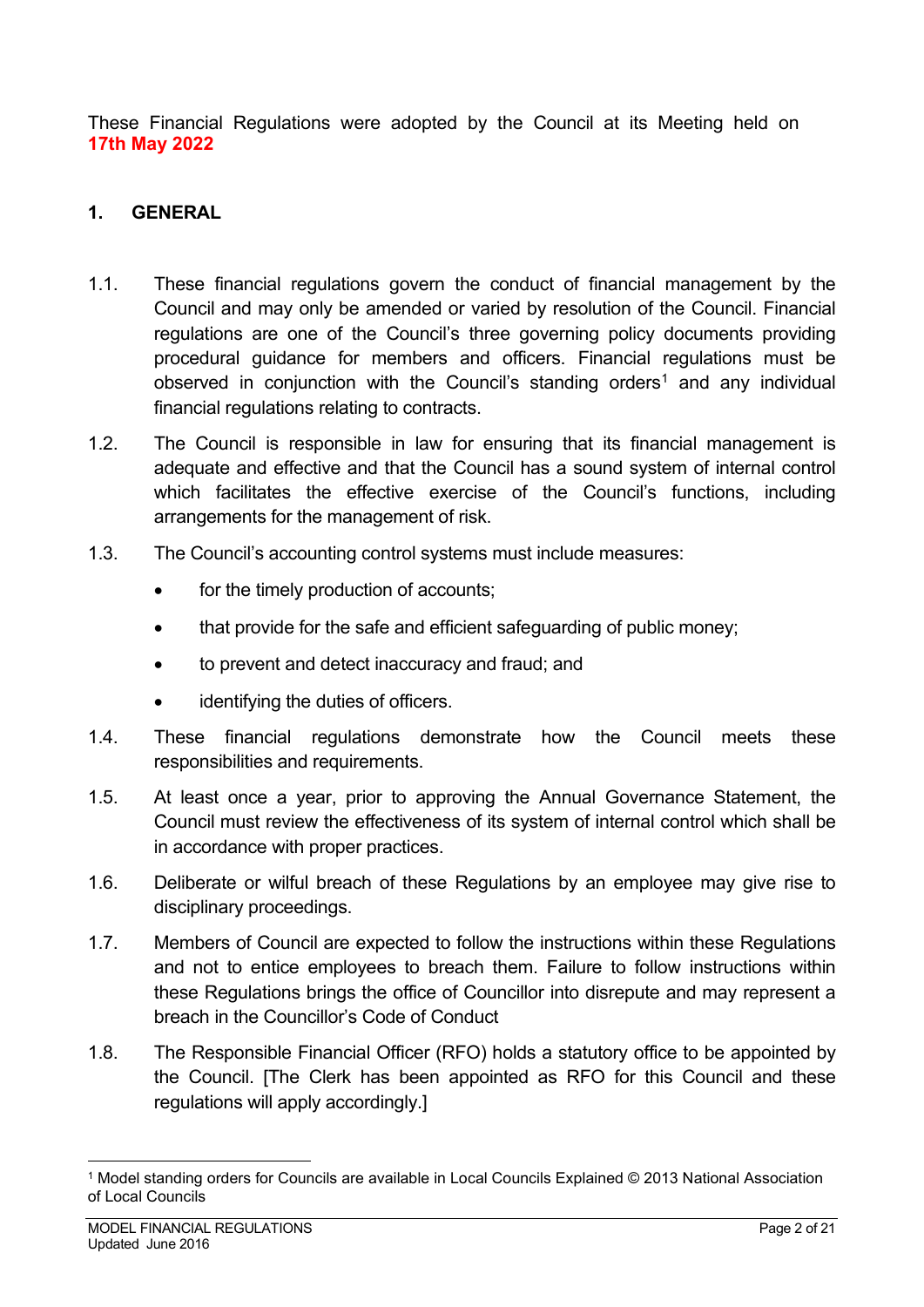- 1.9. The RFO;
	- acts under the policy direction of the Council;
	- administers the Council's financial affairs in accordance with all Acts, Regulations and proper practices;
	- determines on behalf of the Council its accounting records and accounting control systems;
	- ensures the accounting control systems are observed;
	- maintains the accounting records of the Council up to date in accordance with proper practices;
	- assists the Council to secure economy, efficiency and effectiveness in the use of its resources; and
	- produces financial management information as required by the Council.
- 1.10. The accounting records determined by the RFO shall be sufficient to show and explain the Council's transactions and to enable the RFO to ensure that any income and expenditure account and statement of balances, or record of receipts and payments comply with the Accounts and Audit (Wales) Regulations and to prepare additional or management information, as the case may be, to be prepared for the Council from time to time.
- 1.11. The accounting records determined by the RFO shall in particular contain:
	- entries from day to day of all sums of money received and expended by the Council and the matters to which the income and expenditure or receipts and payments account relate;
	- a record of the assets and liabilities of the Council; and
	- wherever relevant, a record of the Council's income and expenditure in relation to claims made, or to be made, for any contribution, grant or subsidy.
- 1.12. The accounting control systems determined by the RFO shall include:
	- procedures to ensure that the financial transactions of the Council are recorded as soon as reasonably practicable and as accurately and reasonably as possible;
	- procedures to enable the prevention and detection of inaccuracies and fraud and the ability to reconstruct any lost records;
	- identification of the duties of officers dealing with financial transactions and division of responsibilities of those officers in relation to significant transactions;
	- procedures to ensure that uncollectable amounts, including any bad debts are not submitted to the Council for approval to be written off except with the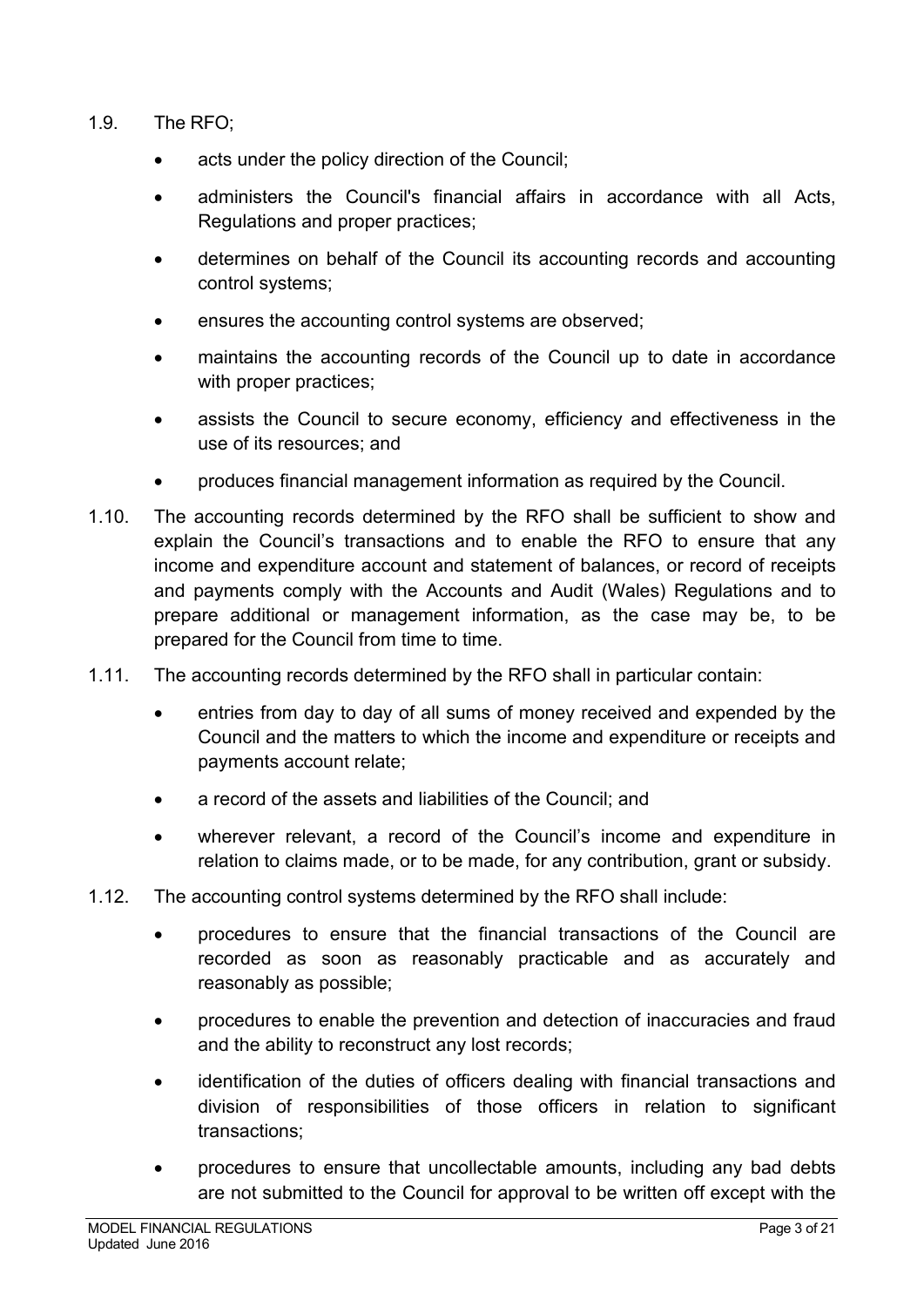approval of the RFO and that the approvals are shown in the accounting records; and

- measures to ensure that risk is properly managed.
- 1.13. The Council is not empowered by these Regulations or otherwise to delegate certain specified decisions. Any decision regarding:
	- setting the final budget or the precept (Council Tax Requirement);
	- approving accounting statements;
	- approving an annual governance statement;
	- borrowing;
	- writing off bad debts:
	- addressing recommendations in any report from the internal or external auditors,

shall be a matter for the full Council only.

- 1.14. In addition, the Council must:
	- determine and keep under regular review the bank mandate for all Council bank accounts;
	- approve any grant or a single commitment in excess of [£5,000]; and
	- in respect of the annual salary for any employee have regard to recommendations about annual salaries of employees made by the relevant committee in accordance with its terms of reference.
- 1.15. In these financial regulations, references to the Accounts and Audit (Wales) Regulations or 'the regulations' shall mean the regulations issued under the provisions of section 39 of the Public Audit (Wales) Act 2004, or any superseding legislation, and then in force unless otherwise specified.

<span id="page-3-0"></span>In these financial regulations, the term 'proper practice' or 'proper practices' shall refer to guidance issued in *Governance and Accountability for Local Councils in Wales - A Practitioners' Guide* issued by the Joint Practitioners Advisory Group (JPAG), available from the websites of One Voice Wales (OVW) and SLCC as appropriate.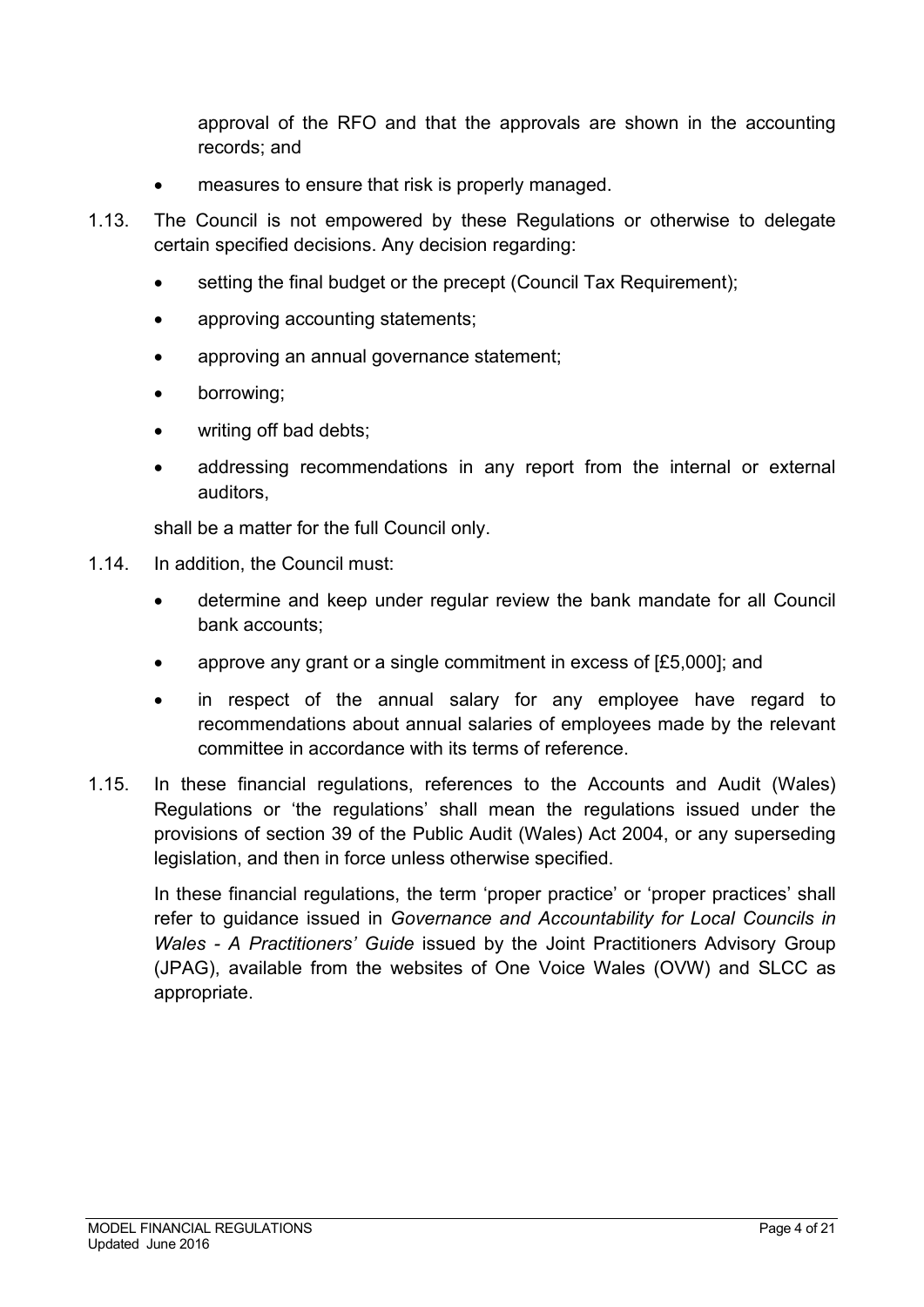## **2. ACCOUNTING AND AUDIT (INTERNAL AND EXTERNAL)**

- 2.1. All accounting procedures and financial records of the Council shall be determined by the RFO in accordance with the Accounts and Audit (Wales) Regulations, appropriate guidance and proper practices.
- 2.2. On a regular basis, at least once in each quarter, and at each financial year end, a member other than the Chairman [or a cheque signatory] shall be appointed to verify bank reconciliations (for all accounts) produced by the RFO. The member shall sign the reconciliations and the original bank statements (or similar document) as evidence of verification. This activity shall on conclusion be reported, including any exceptions, to and noted by the Council [Finance Committee].
- 2.3. The RFO shall complete the annual statement of accounts, annual report, and any related documents of the Council contained in the Annual Return (as specified in proper practices) as soon as practicable after the end of the financial year and having certified the accounts shall submit them and report thereon to the Council within the timescales set by the Accounts and Audit (Wales) Regulations.
- 2.4. The Council shall ensure that there is an adequate and effective system of internal audit of its accounting records, and of its system of internal control in accordance with proper practices. Any officer or member of the Council shall make available such documents and records as appear to the Council to be necessary for the purpose of the audit and shall, as directed by the Council, supply the RFO, internal auditor, or external auditor with such information and explanation as the Council considers necessary for that purpose.
- 2.5. The internal auditor shall be appointed by and shall carry out the work in relation to internal controls required by the Council in accordance with proper practices.
- 2.6. The internal auditor shall:
	- be competent and independent of the financial operations of the Council;
	- report to Council in writing, or in person, on a regular basis with a minimum of one annual written report during each financial year;
	- to demonstrate competence, objectivity and independence, be free from any actual or perceived conflicts of interest, including those arising from family relationships; and
	- have no involvement in the financial decision making, management or control of the Council.
- 2.7. Internal or external auditors may not under any circumstances:
	- perform any operational duties for the Council;
	- initiate or approve accounting transactions; or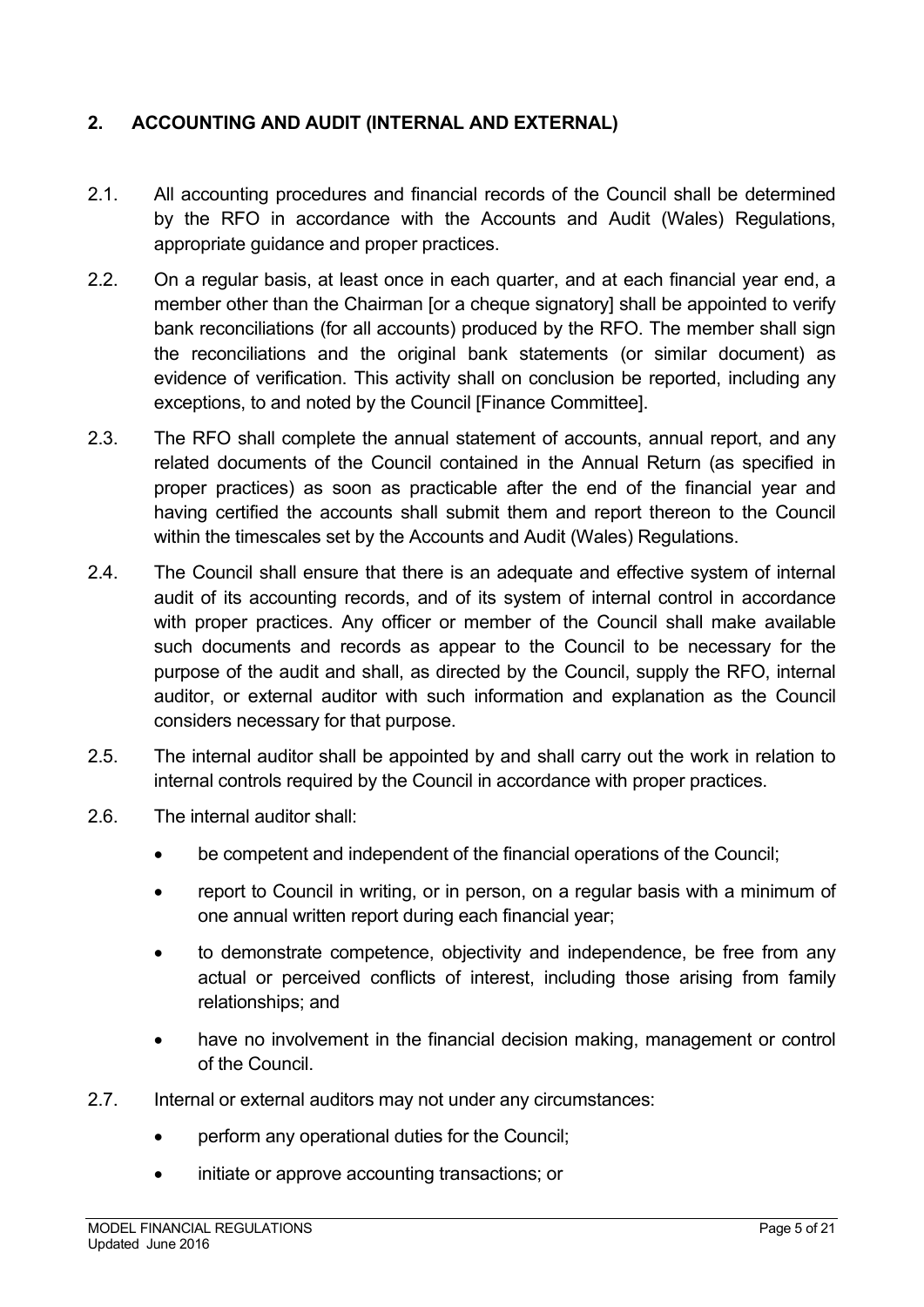- direct the activities of any Council employee, except to the extent that such employees have been appropriately assigned to assist the internal auditor.
- 2.8. For the avoidance of doubt, in relation to internal audit the terms 'independent' and 'independence' shall have the same meaning as is described in proper practices.
- 2.9. The RFO shall make arrangements for the exercise of electors' rights in relation to the accounts including the opportunity to inspect the accounts, books, and vouchers and display or publish any notices and statements of account required by Public Audit (Wales) Act 2004, or any superseding legislation, and the Accounts and Audit (Wales) Regulations.
- 2.10. The RFO shall, without undue delay, bring to the attention of all Councillors any correspondence or report from internal or external auditors.

## <span id="page-5-0"></span>**3. ANNUAL ESTIMATES (BUDGET) AND FORWARD PLANNING**

- 3.1. [Each committee (if any) shall review its three-year forecast of revenue and capital receipts and payments. Having regard to the forecast, it shall thereafter formulate and submit proposals for the following financial year to the Council not later than the end of [November] each year including any proposals for revising the forecast].
- 3.2. The RFO must each year, by no later than [month], prepare detailed estimates of all receipts and payments including the use of reserves and all sources of funding for the following financial year in the form of a budget to be considered by the [relevant committee and the] Council.
- 3.3. The Council shall consider annual budget proposals in relation to the Council's three year forecast of revenue and capital receipts and payments including recommendations for the use of reserves and sources of funding and update the forecast accordingly.
- 3.4. The Council shall fix the precept (Council tax requirement), and relevant basic amount of Council tax to be levied for the ensuing financial year not later than by the end of January each year. The RFO shall issue the precept to the billing authority and shall supply each member with a copy of the approved annual budget.
- <span id="page-5-1"></span>3.5. The approved annual budget shall form the basis of financial control for the ensuing year.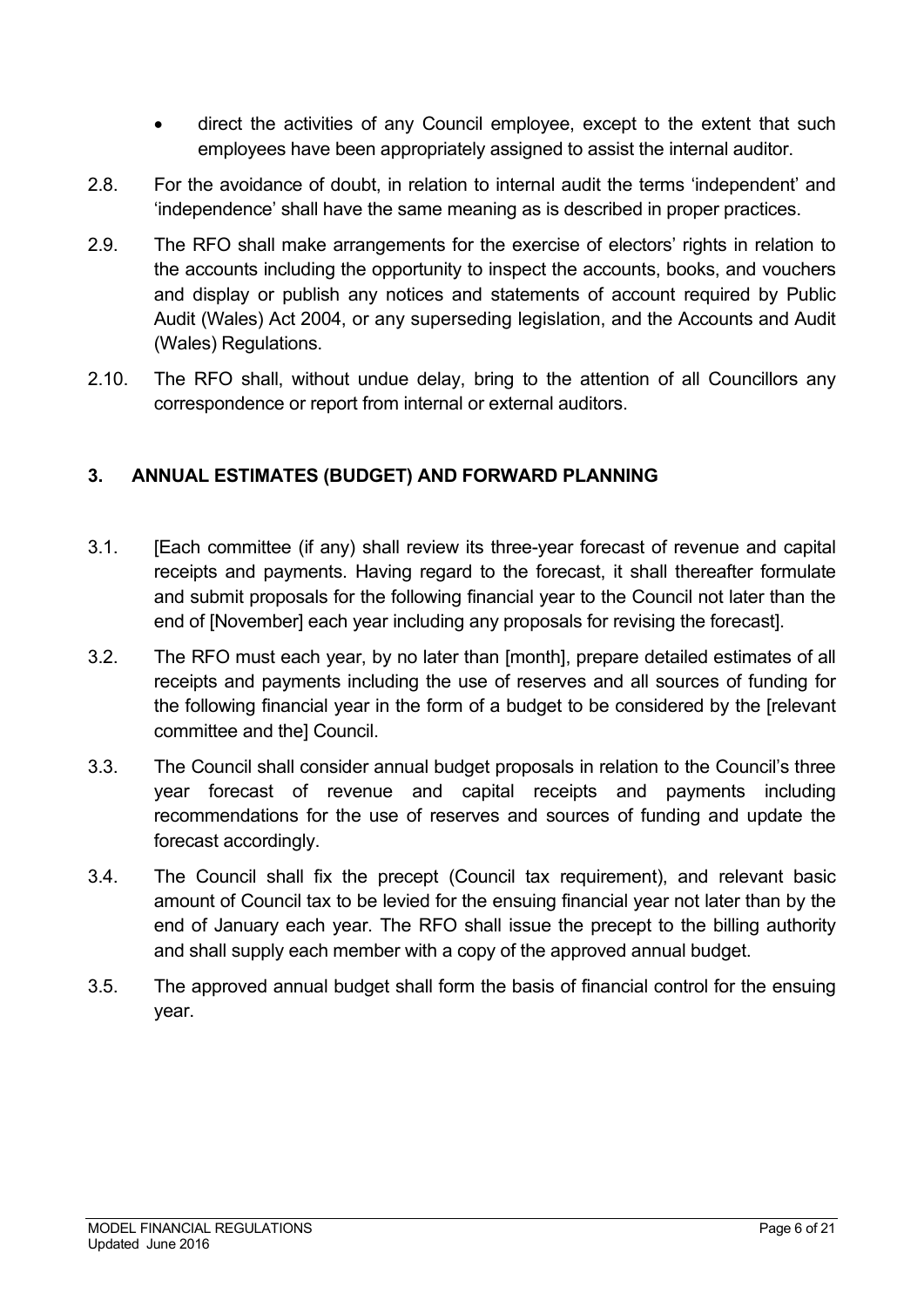# **4. BUDGETARY CONTROL AND AUTHORITY TO SPEND**

- 4.1. Expenditure on revenue items may be authorised up to the amounts included for that class of expenditure in the approved budget. This authority is to be determined by:
	- the Council for all items over [£5,000];
	- a duly delegated committee of the Council for items over [£500]; or
	- the Clerk, in conjunction with Chairman of Council or Chairman of the appropriate committee, for any items below [£500].

Such authority is to be evidenced by a minute or by an authorisation slip duly signed by the Clerk, and where necessary also by the appropriate Chairman.

Contracts may not be disaggregated to avoid controls imposed by these regulations.

- 4.2. No expenditure may be authorised that will exceed the amount provided in the revenue budget for that class of expenditure other than by resolution of the Council, or duly delegated committee. During the budget year and with the approval of Council having considered fully the implications for public services, unspent and available amounts may be moved to other budget headings or to an earmarked reserve as appropriate ('virement').
- 4.3. Unspent provisions in the revenue or capital budgets for completed projects shall not be carried forward to a subsequent year.
- 4.4. The salary budgets are to be reviewed at least annually in [October] for the following financial year and such review shall be evidenced by a hard copy schedule signed by the Clerk and the Chairman of Council or relevant committee. The RFO will inform committees of any changes impacting on their budget requirement for the coming year in good time.
- 4.5. In cases of extreme risk to the delivery of Council services, the clerk may authorise revenue expenditure on behalf of the Council which in the clerk's judgement it is necessary to carry out. Such expenditure includes repair, replacement or other work, whether or not there is any budgetary provision for the expenditure, subject to a limit of [£500]. The Clerk shall report such action to the chairman as soon as possible and to the Council as soon as practicable thereafter.
- 4.6. No expenditure shall be authorised in relation to any capital project and no contract entered into or tender accepted involving capital expenditure unless the Council is satisfied that the necessary funds are available and the requisite borrowing approval has been obtained.
- 4.7. All capital works shall be administered in accordance with the Council's standing orders and financial regulations relating to contracts.
- 4.8. The RFO shall regularly provide the Council with a statement of receipts and payments to date under each head of the budgets, comparing actual expenditure to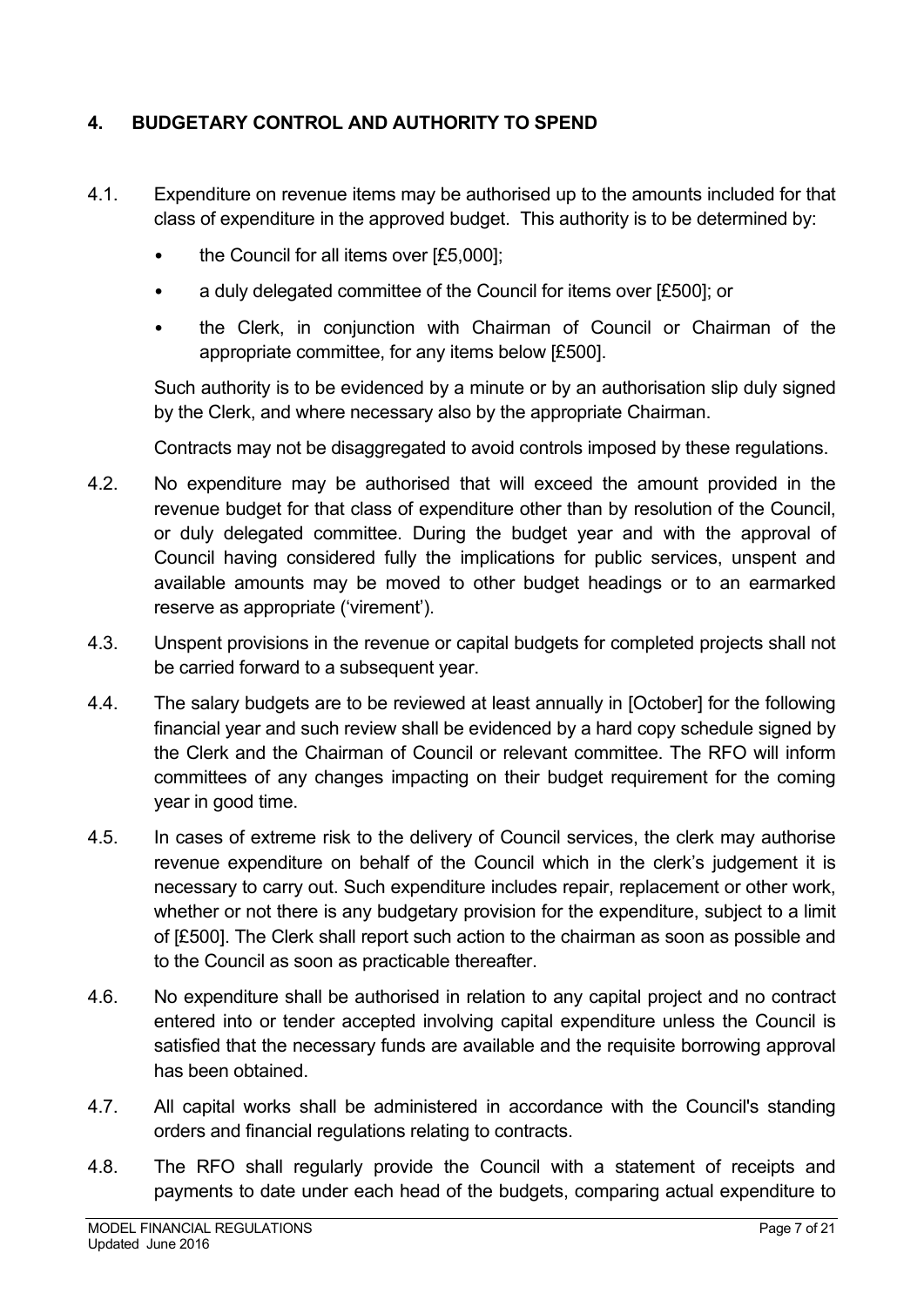the appropriate date against that planned as shown in the budget. These statements are to be prepared at least at the end of each financial quarter and shall show explanations of material variances. For this purpose "material" shall be in excess of [£100] or [15%] of the budget.

4.9. Changes in earmarked reserves shall be approved by Council as part of the budgetary control process.

# <span id="page-7-0"></span>**5. BANKING ARRANGEMENTS AND AUTHORISATION OF PAYMENTS**

- 5.1. The Council's banking arrangements, including the bank mandate, shall be made by the RFO and approved by the Council; banking arrangements may not be delegated to a committee. They shall be regularly reviewed for safety and efficiency. [The Council shall seek credit references in respect of members or employees who act as signatories].
- 5.2. The RFO shall prepare a schedule of payments requiring authorisation, forming part of the Agenda for the Meeting and, together with the relevant invoices, present the schedule to Council [or finance committee]. The Council / committee shall review the schedule for compliance and, having satisfied itself shall authorise payment by a resolution of the Council [or finance committee]. The approved schedule shall be ruled off and initialled by the Chairman of the Meeting. A detailed list of all payments shall be disclosed within or as an attachment to the minutes of the meeting at which payment was authorised. Personal payments (including salaries, wages, expenses and any payment made in relation to the termination of a contract of employment) may be summarised to remove public access to any personal information.
- 5.3. All invoices for payment shall be examined, verified and certified by the RFO to confirm that the work, goods or services to which each invoice relates has been received, carried out, examined and represents expenditure previously approved by the Council.
- 5.4. The RFO shall examine invoices for arithmetical accuracy and analyse them to the appropriate expenditure heading. The RFO shall take all steps to pay all invoices submitted, and which are in order, at the next available Council [or Finance Committee] meeting.
- 5.5. The Clerk and RFO shall have delegated authority to authorise the payment of items only in the following circumstances:
	- a) If a payment is necessary to avoid a charge to interest under the Late Payment of Commercial Debts (Interest) Act 1998, and the due date for payment is before the next scheduled Meeting of Council, where the Clerk and RFO certify that there is no dispute or other reason to delay payment, provided that a list of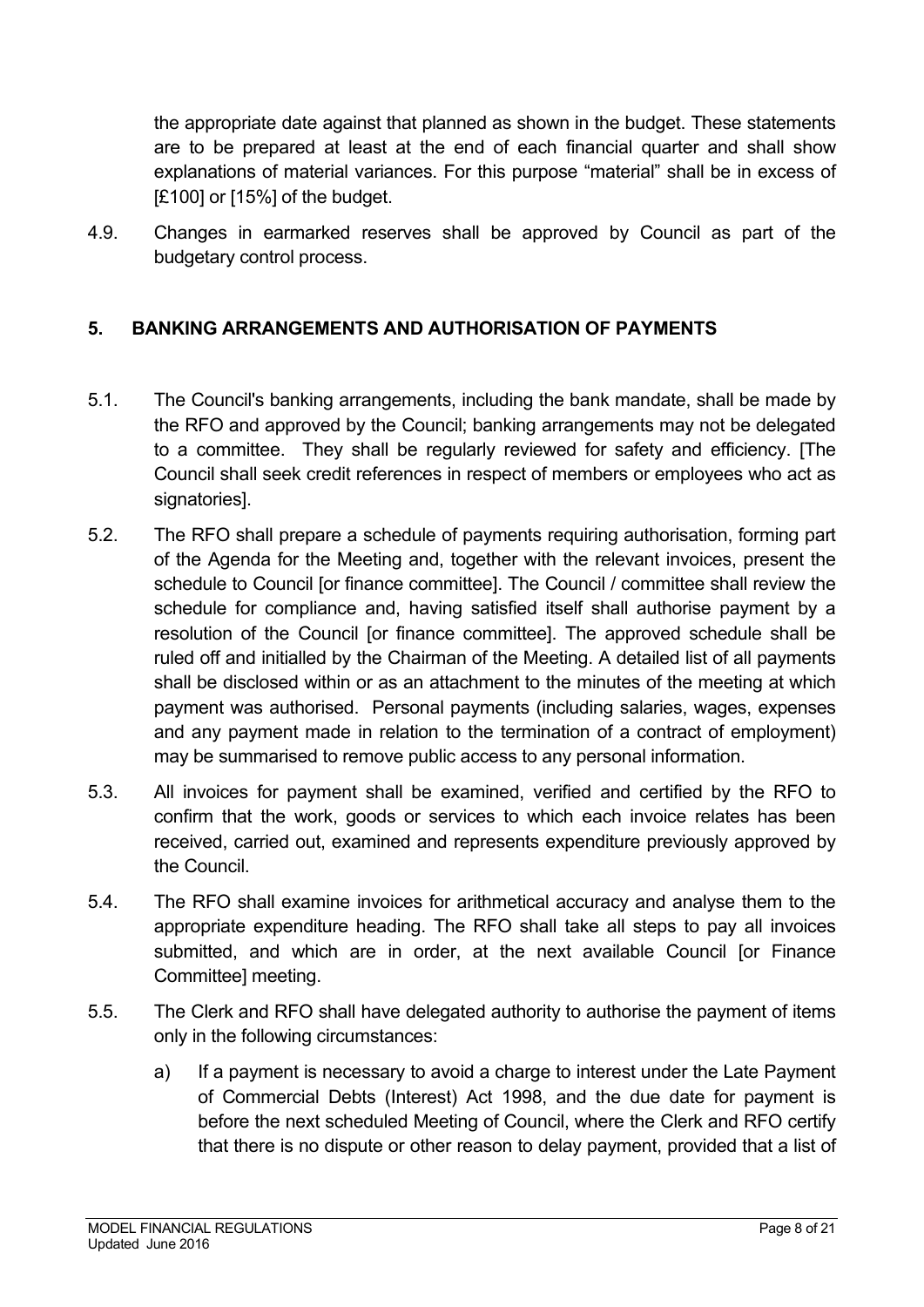such payments shall be submitted to the next appropriate meeting of Council [or finance committee];

- b) An expenditure item authorised under 5.6 below (continuing contracts and obligations) provided that a list of such payments shall be submitted to the next appropriate meeting of Council [or finance committee]; or
- c) fund transfers within the Councils banking arrangements up to the sum of [£10,000], provided that a list of such payments shall be submitted to the next appropriate meeting of Council [or finance committee].
- 5.6. For each financial year the Clerk and RFO shall draw up a list of due payments which arise on a regular basis as the result of a continuing contract, statutory duty, or obligation (such as but not exclusively, Salaries, PAYE and NI, Superannuation Fund and regular maintenance contracts and the like for which Council [,or a duly authorised committee,] may authorise payment for the year provided that the requirements of regulation 4.1 (Budgetary Controls) are adhered to, provided also that a list of such payments shall be submitted to the next appropriate meeting of Council [or Finance Committee].
- 5.7. A record of regular payments made under 5.6 above shall be drawn up and be signed by two members on each and every occasion when payment is authorised thus controlling the risk of duplicated payments being authorised and / or made.
- 5.8. In respect of grants a duly authorised committee shall approve expenditure within any limits set by Council and in accordance with any policy statement approved by Council. Any Revenue or Capital Grant in excess of £5,000 shall before payment, be subject to ratification by resolution of the Council.
- 5.9. Members are subject to the Code of Conduct that has been adopted by the Council and shall comply with the Code and Standing Orders when a decision to authorise or instruct payment is made in respect of a matter in which they have a disclosable or other interest, unless a dispensation has been granted.
- 5.10. The Council will aim to rotate the duties of members in these Regulations so that onerous duties are shared out as evenly as possible over time.
- 5.11. Any changes in the recorded details of suppliers, such as bank account records, shall be approved in writing by a Member.

# <span id="page-8-0"></span>**6. INSTRUCTIONS FOR THE MAKING OF PAYMENTS**

6.1. The Council will make safe and efficient arrangements for the making of its payments.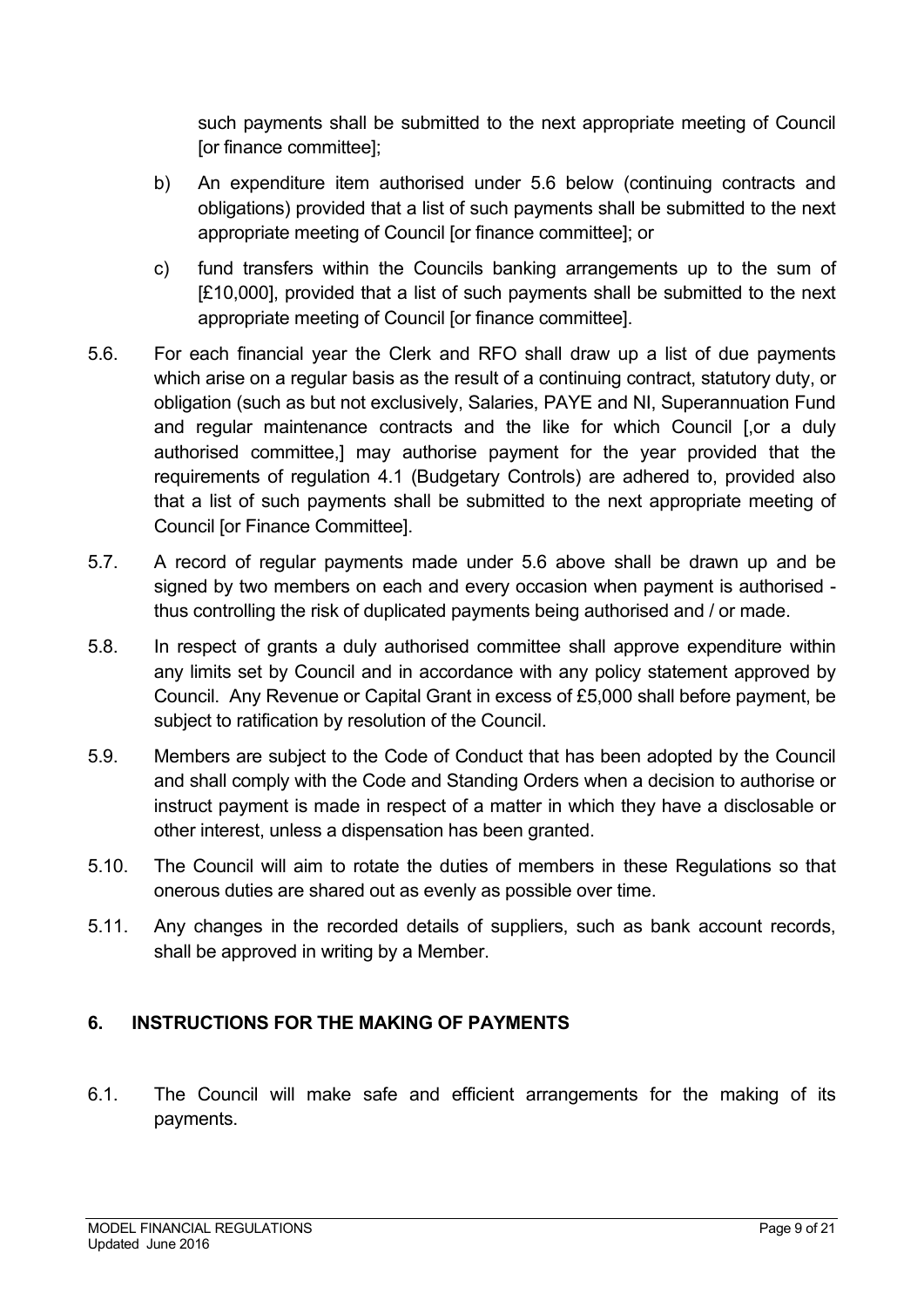- 6.2. Following authorisation under Financial Regulation 5 above, the Council, a duly delegated committee or, if so delegated, the Clerk or RFO shall give instruction that a payment shall be made.
- 6.3. All payments shall be effected by cheque or other instructions to the Council's bankers, or otherwise, in accordance with a resolution of Council [or duly delegated committee].
- 6.4. Cheques or orders for payment drawn on the bank account in accordance with the schedule as presented to Council or committee shall be signed by [one] two member[s] of Council [,and countersigned by the Clerk,] in accordance with a resolution instructing that payment. A member who is a bank signatory, having a connection by virtue of family or business relationships with the beneficiary of a payment, should not, under normal circumstances, be a signatory to the payment in question.
- 6.5. To indicate agreement of the details shown on the cheque or order for payment with the counterfoil and the invoice or similar documentation, the signatories shall each also initial the cheque counterfoil.
- 6.6. Cheques or orders for payment shall not normally be presented for signature other than at a Council or committee meeting (including immediately before or after such a meeting). Any signatures obtained away from such meetings shall be reported to the Council [or Finance Committee] at the next convenient meeting.
- 6.7. If thought appropriate by the Council, payment for utility supplies (energy, telephone and water) and any National Non-Domestic Rates may be made by variable direct debit provided that the instructions are signed by two members and any payments are reported to Council as made. The approval of the use of a variable direct debit shall be renewed by resolution of the Council at least every two years.
- 6.8. If thought appropriate by the Council, payment for certain items (principally salaries) may be made by banker's standing order provided that the instructions are signed, or otherwise evidenced by two members are retained and any payments are reported to Council as made. The approval of the use of a banker's standing order shall be renewed by resolution of the Council at least every two years.
- 6.9. If thought appropriate by the Council, payment for certain items may be made by BACS or CHAPS methods provided that the instructions for each payment are signed, or otherwise evidenced, by two authorised bank signatories are retained and any payments are reported to Council as made. The approval of the use of BACS or CHAPS shall be renewed by resolution of the Council at least every two years.
- 6.10. If thought appropriate by the Council payment for certain items may be made by internet banking transfer provided evidence is retained showing which members approved the payment.
- 6.11. Where a computer requires use of a personal identification number (PIN) or other password(s), for access to the Council's records on that computer, a note shall be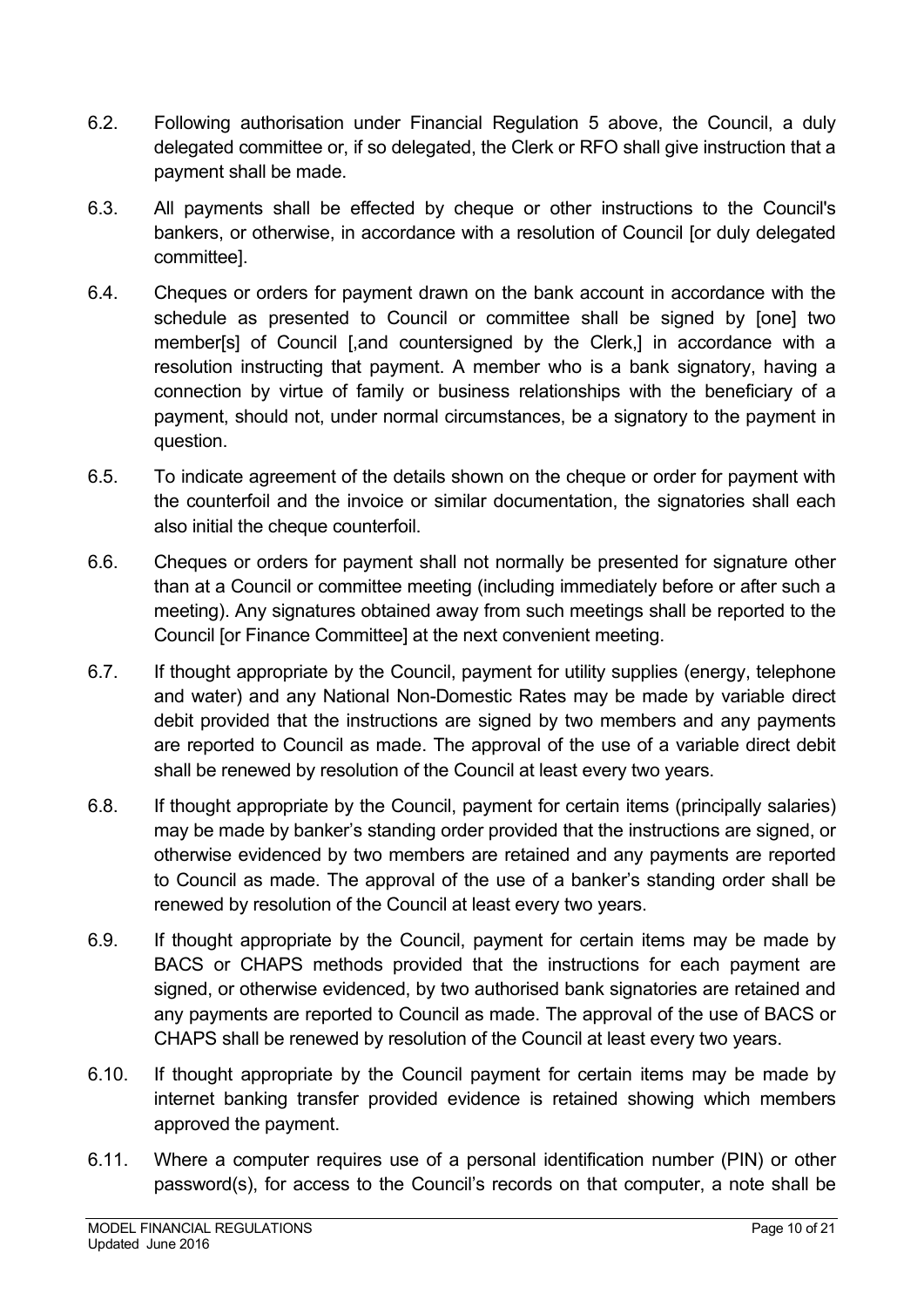made of the PIN and Passwords and shall be handed to and retained by the Chairman of Council in a sealed dated envelope. This envelope may not be opened other than in the presence of two other Councillors. After the envelope has been opened, in any circumstances, the PIN and / or passwords shall be changed as soon as practicable. The fact that the sealed envelope has been opened, in whatever circumstances, shall be reported to all members immediately and formally to the next available meeting of the Council. This will not be required for a member's personal computer used only for remote authorisation of bank payments.

- 6.12. No employee or Councillor shall disclose any PIN or password, relevant to the working of the Council or its bank accounts, to any person not authorised in writing by the Council or a duly delegated committee.
- 6.13. Regular back-up copies of the records on any computer shall be made and shall be stored securely away from the computer in question, and preferably off site.
- 6.14. The Council, and any members using computers for the Council's financial business, shall ensure that anti-virus, anti-spyware and firewall, software with automatic updates, together with a high level of security, is used.
- 6.15. Where internet banking arrangements are made with any bank, the Clerk [RFO] shall be appointed as the Service Administrator. The bank mandate approved by the Council shall identify a number of Councillors who will be authorised to approve transactions on those accounts. The bank mandate will state clearly the amounts of payments that can be instructed by the use of the Service Administrator alone, or by the Service Administrator with a stated number of approvals.
- 6.16. Access to any internet banking accounts will be directly to the access page (which may be saved under "favourites"), and not through a search engine or e-mail link. Remembered or saved passwords facilities must not be used on any computer used for Council banking work. Breach of this Regulation will be treated as a very serious matter under these regulations.
- 6.17. Changes to account details for suppliers, which are used for internet banking may only be changed on written hard copy notification by the supplier and supported by hard copy authority for change signed by [two of] the Clerk [the RFO][a member]. A programme of regular checks of standing data with suppliers will be followed.
- 6.18. Any Debit Card issued for use will be specifically restricted to the Clerk [and the RFO] and will also be restricted to a single transaction maximum value of [£500] unless authorised by Council or finance committee in writing before any order is placed.
- 6.19. A pre-paid debit card may be issued to employees with varying limits. These limits will be set by the Council [Finance Committee]. Transactions and purchases made will be reported to the [Council] [relevant committee] and authority for topping-up shall be at the discretion of the [Council] [relevant committee].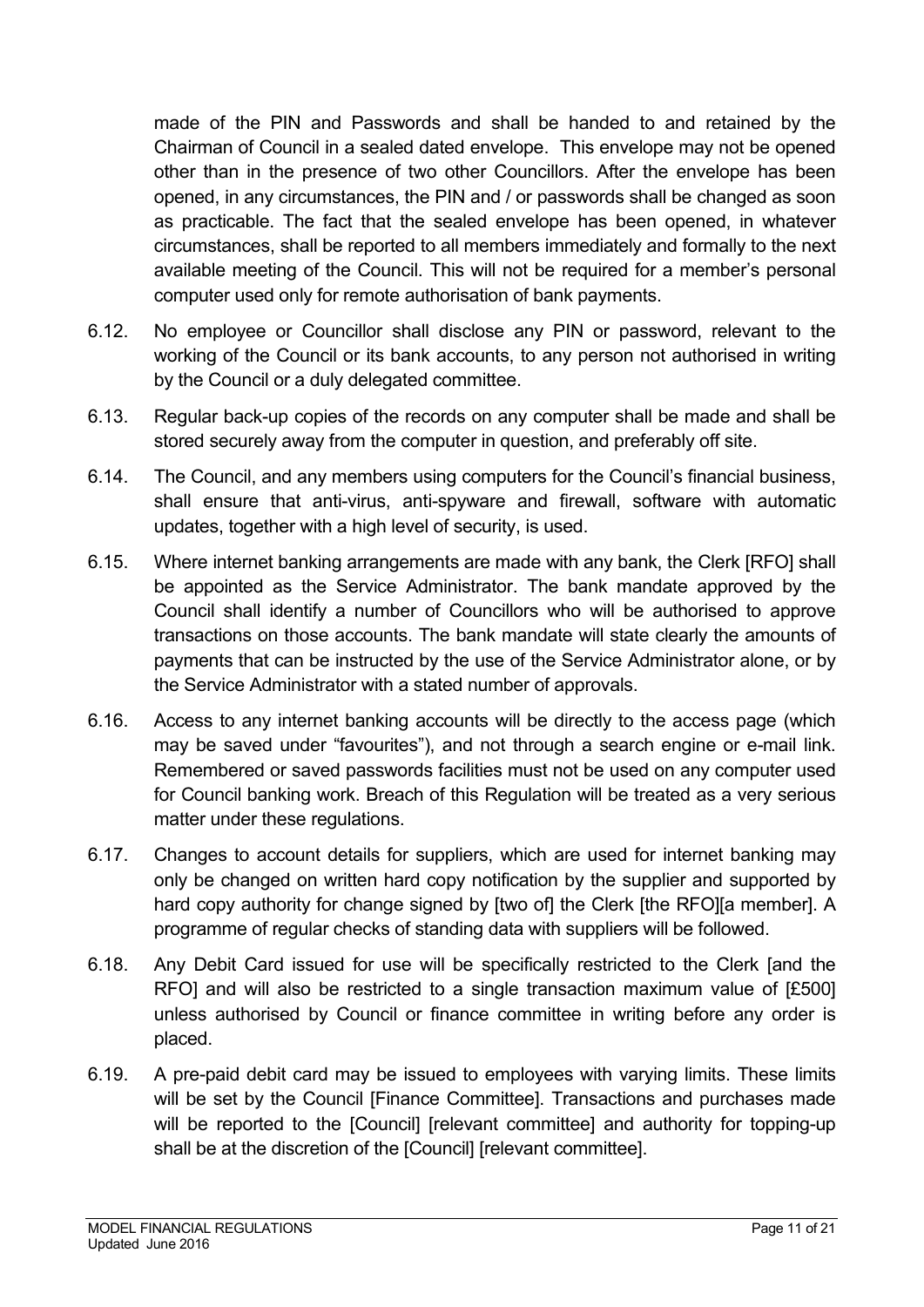- 6.20. Any corporate credit card or trade card account opened by the Council will be specifically restricted to use by the Clerk [and RFO] and shall be subject to automatic payment in full at each month-end. Personal credit or debit cards of members or staff shall not be used under any circumstances.
- 6.21. The Council will not maintain any form of cash float. All cash received must be banked intact. Any payments made in cash by the Clerk [or RFO] (for example for postage or minor stationery items) shall be refunded on a regular basis, at least quarterly.

*OR* 

- 6.22. [The RFO may provide petty cash to officers for the purpose of defraying operational and other expenses. Vouchers for payments made shall be forwarded to the RFO with a claim for reimbursement.
	- a) The RFO shall maintain a petty cash float of [£250] for the purpose of defraying operational and other expenses. Vouchers for payments made from petty cash shall be kept to substantiate the payment.
	- b) Income received must not be paid into the petty cash float but must be separately banked, as provided elsewhere in these regulations.
	- c) Payments to maintain the petty cash float shall be shown separately on the schedule of payments presented to Council under 5.2 above. 1

# <span id="page-11-0"></span>**7. PAYMENT OF SALARIES**

- 7.1. As an employer, the Council shall make arrangements to meet fully the statutory requirements placed on all employers by PAYE and National Insurance legislation. The payment of all salaries shall be made in accordance with payroll records and the rules of PAYE and National Insurance currently operating, and salary rates shall be as agreed by Council, or duly delegated committee.
- 7.2. Payment of salaries and payment of deductions from salary such as may be required to be made for tax, national insurance and pension contributions, or similar statutory or discretionary deductions must be made in accordance with the payroll records and on the appropriate dates stipulated in employment contracts, provided that each payment is reported to the next available Council meeting, as set out in these regulations above.
- 7.3. No changes shall be made to any employee's pay, emoluments, or terms and conditions of employment without the prior consent of the [Council] [relevant committee].
- 7.4. Each and every payment to employees of net salary and to the appropriate creditor of the statutory and discretionary deductions shall be recorded in a separate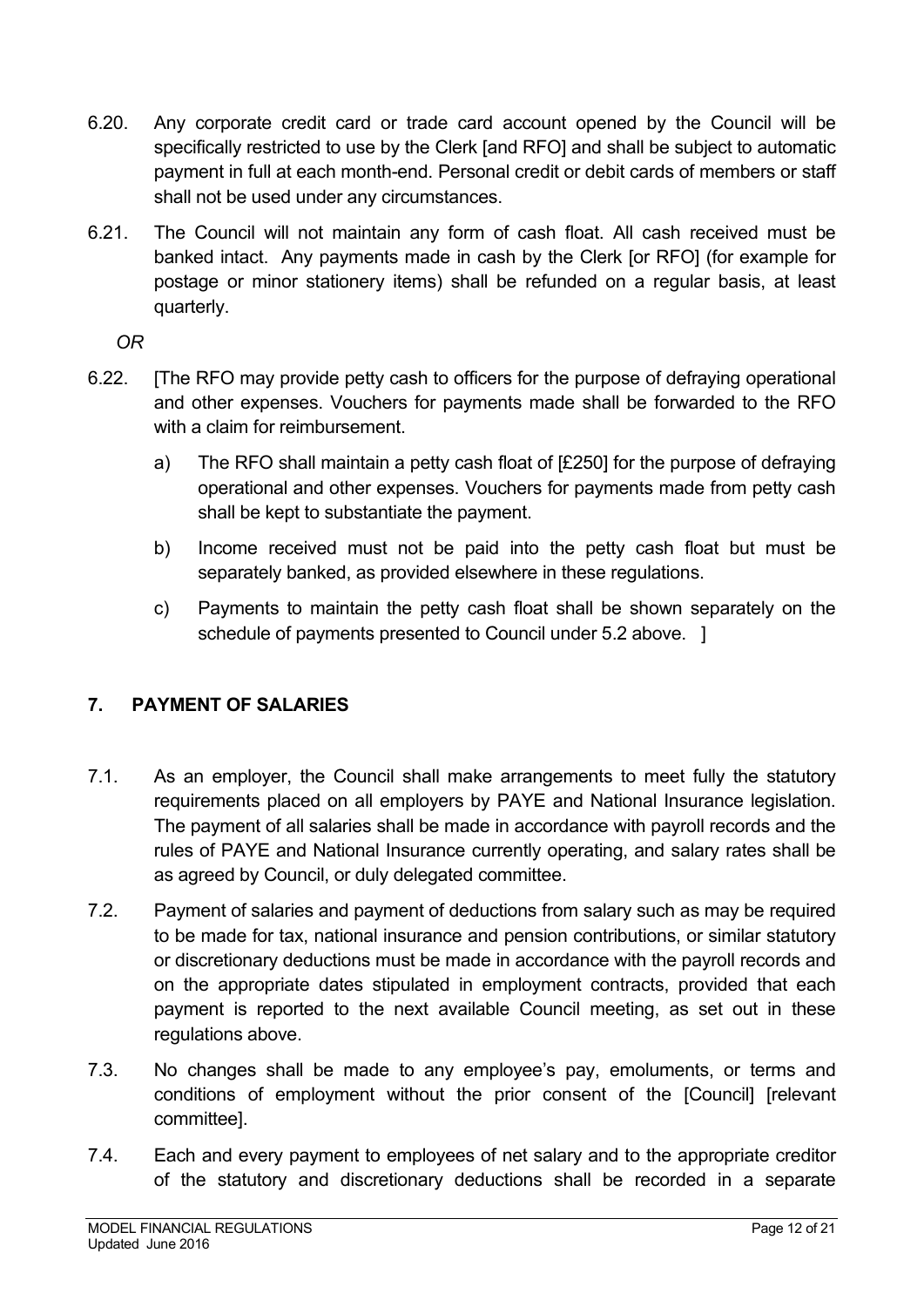confidential record (confidential cash book). This confidential record is not open to inspection or review (under the Freedom of Information Act 2000 or otherwise) other than:

- a) by any Councillor who can demonstrate a need to know;
- b) by the internal auditor;
- c) by the external auditor; or
- d) by any person authorised under Public Audit (Wales) Act 2004, or any superseding legislation.
- 7.5. The total of such payments in each calendar month shall be reported with all other payments as made as may be required under these Financial Regulations, to ensure that only payments due for the period have actually been paid.
- 7.6. An effective system of personal performance management should be maintained for the senior officers.
- 7.7. Any termination payments shall be supported by a clear business case and reported to the Council. Termination payments shall only be authorised by Council.
- 7.8. Before employing interim staff the Council must consider a full business case.

# <span id="page-12-0"></span>**8. LOANS AND INVESTMENTS**

- 8.1. All borrowings shall be effected in the name of the Council, after obtaining any necessary borrowing approval. Any application for borrowing approval shall be approved by Council as to terms and purpose. The application for borrowing approval, and subsequent arrangements for the loan shall only be approved by full Council.
- 8.2. Any financial arrangement which does not require formal borrowing approval from the Welsh Government (such as Hire Purchase or Leasing of tangible assets) shall be subject to approval by the full Council. In each case a report in writing shall be provided to Council in respect of value for money for the proposed transaction.
- 8.3. The Council will arrange with the Council's banks and investment providers for the sending of a copy of each statement of account to the Chairman of the Council at the same time as one is issued to the Clerk or RFO.
- 8.4. All loans and investments shall be negotiated in the name of the Council and shall be for a set period in accordance with Council policy.
- 8.5. The Council shall consider the need for an Investment Strategy and Policy which, if drawn up, shall be in accordance with relevant regulations, proper practices and guidance. Any Strategy and Policy shall be reviewed by the Council at least annually.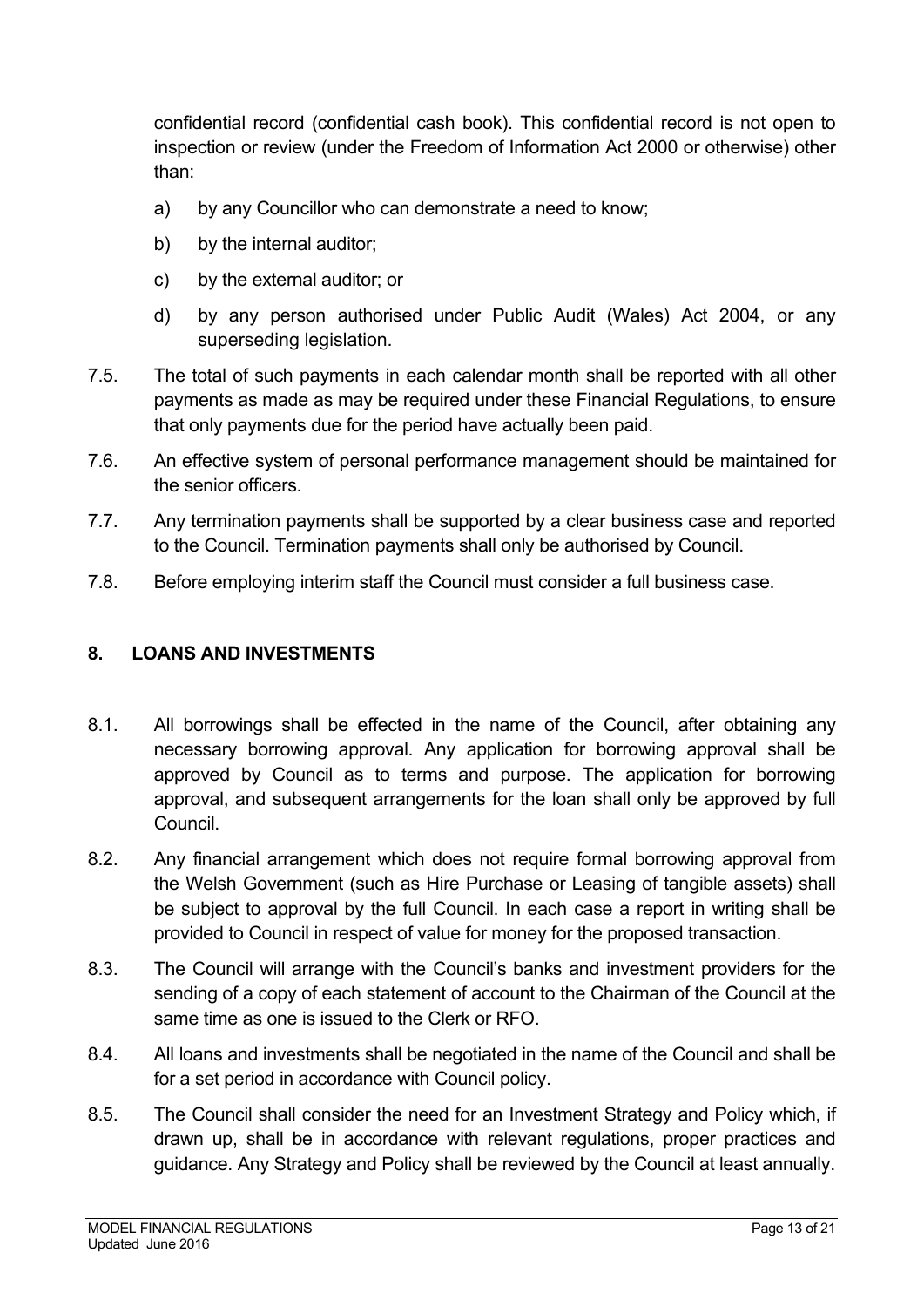- 8.6. All investments of money under the control of the Council shall be in the name of the Council.
- 8.7. All investment certificates and other documents relating thereto shall be retained in the custody of the RFO.
- 8.8. Payments in respect of short term or long term investments, including transfers between bank accounts held in the same bank, or branch, shall be made in accordance with Regulation 5 (Authorisation of payments) and Regulation 6 (Instructions for payments).

## <span id="page-13-0"></span>**9. INCOME**

- 9.1. The collection of all sums due to the Council shall be the responsibility of and under the supervision of the RFO.
- 9.2. Particulars of all charges to be made for work done, services rendered or goods supplied shall be agreed annually by the Council, notified to the RFO and the RFO shall be responsible for the collection of all accounts due to the Council.
- 9.3. The Council will review all fees and charges at least annually, following a report of the Clerk.
- 9.4. Any sums found to be irrecoverable and any bad debts shall be reported to the Council and shall be written off in the year.
- 9.5. All sums received on behalf of the Council shall be banked intact as directed by the RFO. In all cases, all receipts shall be deposited with the Council's bankers with such frequency as the RFO considers necessary.
- 9.6. The origin of each receipt shall be entered on the paying-in slip.
- 9.7. Personal cheques shall not be cashed out of money held on behalf of the Council.
- 9.8. The RFO shall promptly complete any VAT Return that is required. Any repayment claim due in accordance with VAT Act 1994 section 33 shall be made at least annually coinciding with the financial year end.
- 9.9. Where any significant sums of cash are regularly received by the Council, the RFO shall take such steps as are agreed by the Council to ensure that more than one person is present when the cash is counted in the first instance, that there is a reconciliation to some form of control such as ticket issues, and that appropriate care is taken in the security and safety of individuals banking such cash.
- 9.10. Any income arising which is the property of a charitable trust shall be paid into a charitable bank account. Instructions for the payment of funds due from the charitable trust to the Council (to meet expenditure already incurred by the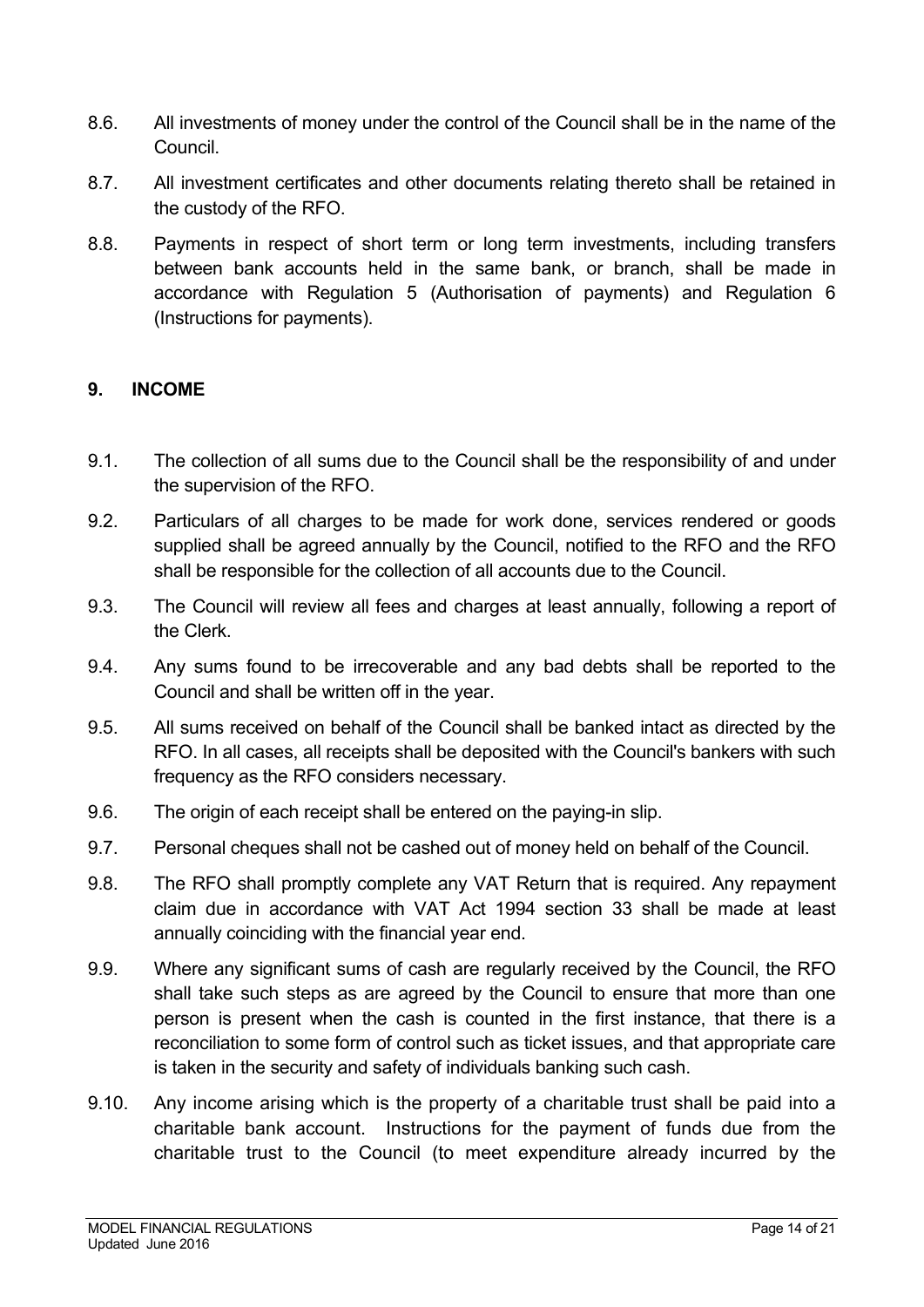authority) will be given by the Managing Trustees of the charity meeting separately from any Council meeting (see also Regulation 16 below) ].

# <span id="page-14-0"></span>**10. ORDERS FOR WORK, GOODS AND SERVICES**

- 10.1. An official order or letter shall be issued for all work, goods and services unless a formal contract is to be prepared or an official order would be inappropriate. Copies of orders shall be retained.
- 10.2. Order books shall be controlled by the RFO.
- 10.3. All members and officers are responsible for obtaining value for money at all times. An officer issuing an official order shall ensure as far as reasonable and practicable that the best available terms are obtained in respect of each transaction, usually by obtaining three or more quotations or estimates from appropriate suppliers, subject to any *de minimis* provisions in Regulation 11.1 below.
- 10.4. A member may not issue an official order or make any contract on behalf of the Council.
- 10.5. The RFO shall verify the lawful nature of any proposed purchase before the issue of any order, and in the case of new or infrequent purchases or payments, the RFO shall ensure that the statutory authority shall be reported to the meeting at which the order is approved so that the minutes can record the power being used.

# <span id="page-14-1"></span>**11. CONTRACTS**

- 11.1. Procedures as to contracts are laid down as follows:
	- a. Every contract shall comply with these financial regulations, and no exceptions shall be made otherwise than in an emergency provided that this regulation need not apply to contracts which relate to items (i) to (vi) below:
		- i. for the supply of gas, electricity, water, sewerage and telephone services;
		- ii. for specialist services such as are provided by solicitors, accountants, surveyors and planning consultants;
		- iii. for work to be executed or goods or materials to be supplied which consist of repairs to or parts for existing machinery or equipment or plant;
		- iv. for work to be executed or goods or materials to be supplied which constitute an extension of an existing contract by the Council;
		- v. for goods or materials proposed to be purchased which are proprietary articles and / or are only sold at a fixed price.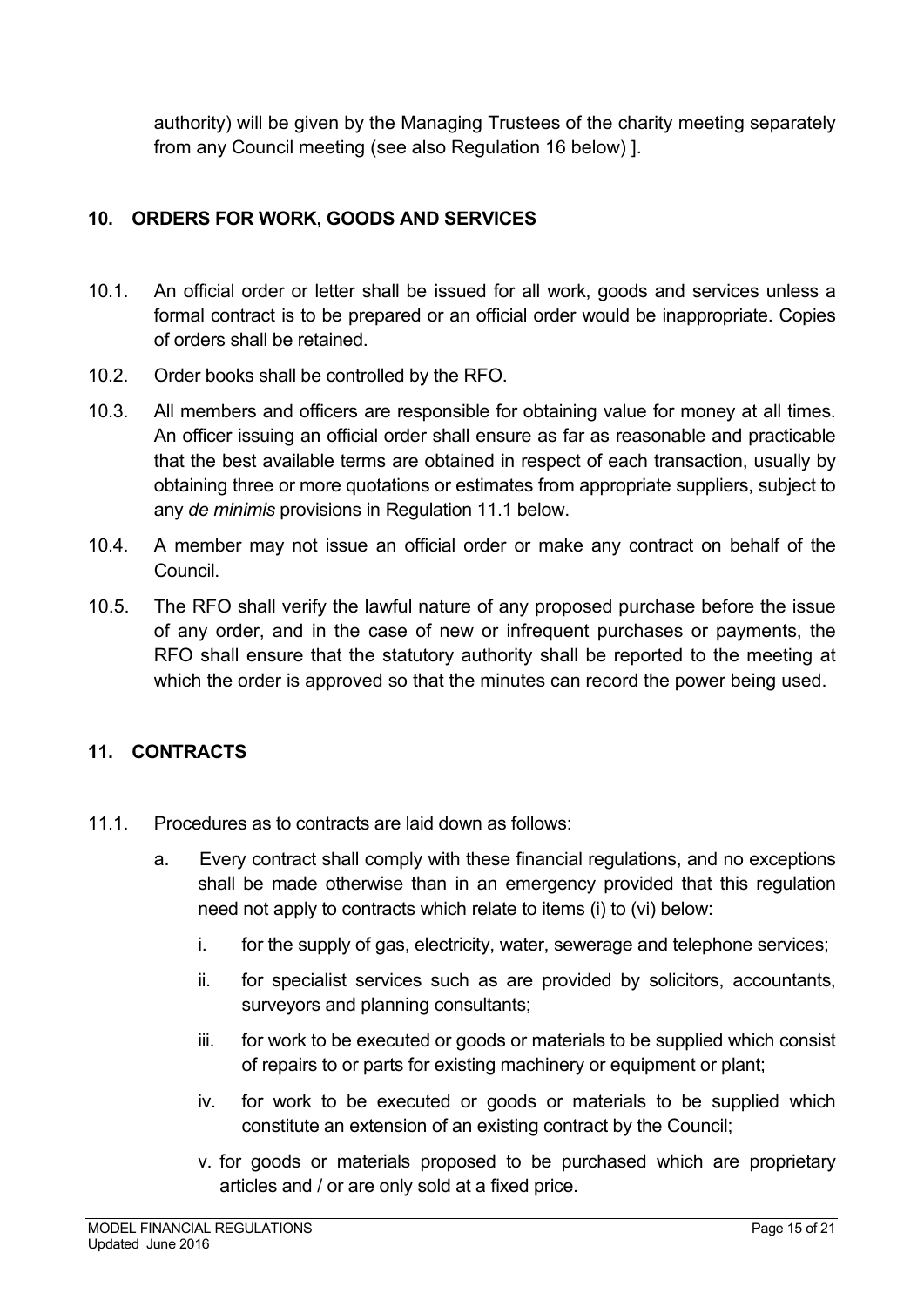- b. The full requirements of The Public Contracts Regulations 2015 ("the Regulations"), as applicable, shall be followed in respect of the tendering and award of a public supply contract, public service contract or public works contract which exceed thresholds in The Regulations set by the Public Contracts Directive [2](#page-15-0)014/24/EU (which may change from time to time)<sup>2</sup>.
- c. When applications are made to waive financial regulations relating to contracts to enable a price to be negotiated without competition the reason shall be embodied in a recommendation to the Council.
- d. Such invitation to tender shall state the general nature of the intended contract and the Clerk shall obtain the necessary technical assistance to prepare a specification in appropriate cases. The invitation shall in addition state that tenders must be addressed to the Clerk in the ordinary course of post. Each tendering firm shall be supplied with a specifically marked envelope in which the tender is to be sealed and remain sealed until the prescribed date for opening tenders for that contract.
- e. All sealed tenders shall be opened at the same time on the prescribed date by the Clerk in the presence of at least one member of Council.
- f. Any invitation to tender issued under this regulation shall be subject to Standing Orders[ ], <sup>[3](#page-15-1)</sup> [insert reference of the Council's relevant standing order] and shall refer to the terms of the Bribery Act 2010.
- g. When it is to enter into a contract of less than  $[£25,000]^4$  $[£25,000]^4$  in value for the supply of goods or materials or for the execution of works or specialist services other than such goods, materials, works or specialist services as are excepted as set out in paragraph (a) the Clerk or RFO shall obtain 3 quotations (priced descriptions of the proposed supply); where the value is below [£3,000] and above [£100] the Clerk or RFO shall strive to obtain 3 estimates. Otherwise, Regulation 10.3 above shall apply.
- h. The Council shall not be obliged to accept the lowest or any tender, quote or estimate.

<span id="page-15-0"></span><sup>2</sup> Thresholds currently applicable are:

a. For public supply and public service contracts 209,000 Euros (£164,176)

b. For public works contracts 5,225,000 Euros (£4,104,394)

<span id="page-15-1"></span><sup>3</sup> Based on NALC's model standing order 18d in Local Councils Explained © 2013 National Association of Local Councils

<span id="page-15-2"></span><sup>4</sup> This suggested figure is based on the sum above which special rules are applicable (under the Regulations) to Councils in England and is therefore considered an appropriate threshold.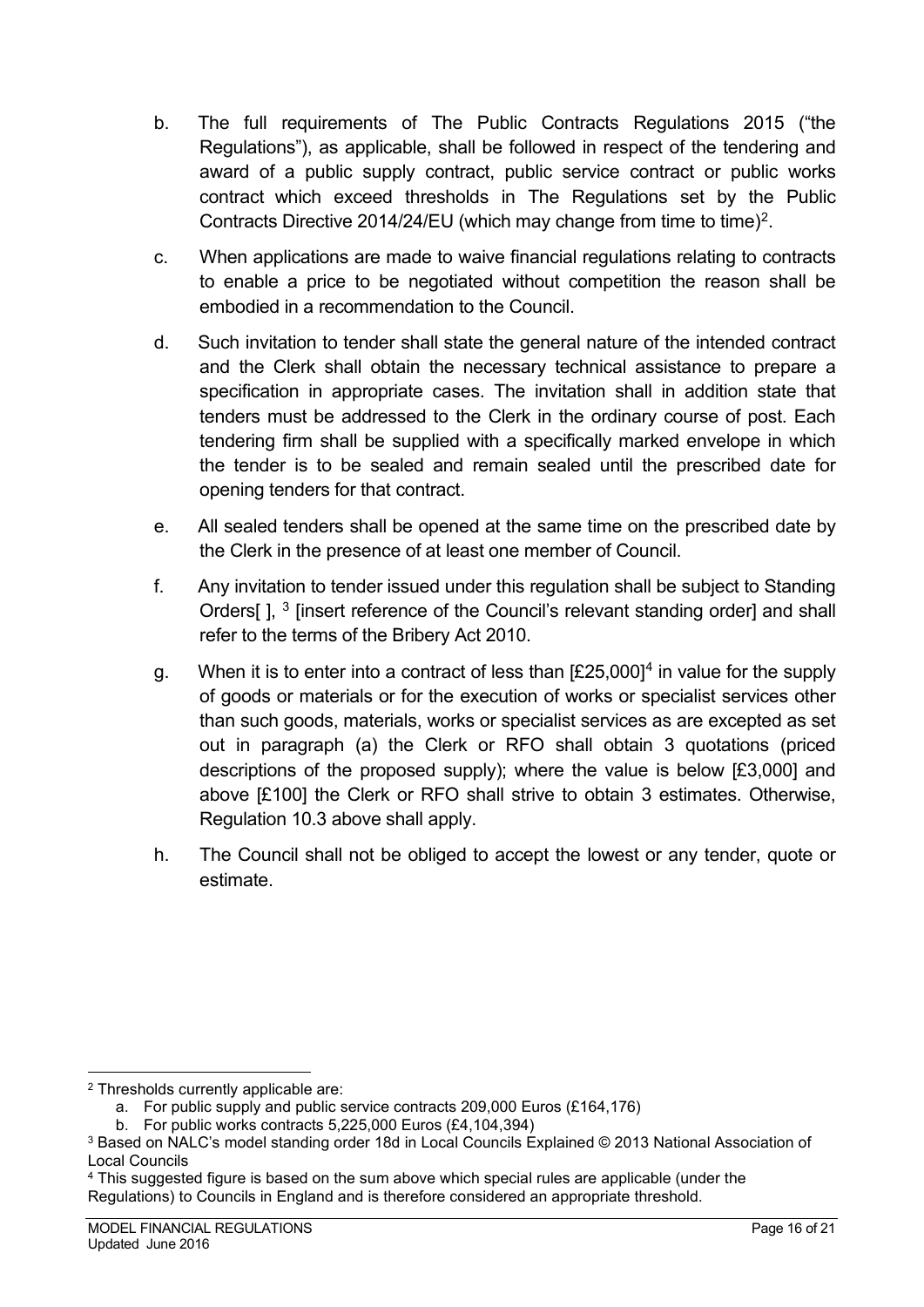- i. Should it occur that the Council, or duly delegated committee, does not accept any tender, quote or estimate, the work is not allocated and the Council requires further pricing, provided that the specification does not change, no person shall be permitted to submit a later tender, estimate or quote who was present when the original decision making process was being undertaken.
- 11.2. The Proper Officer shall maintain a register of personal interests, in respect of both members and senior staff.
	- a. Members and senior staff should not, so far as is practicable, be involved in the award of orders and/or contracts with organisations or individuals in respect of which a personal interest exists, whether declared or not.
	- b. Members and senior staff should not, so far as is practicable, be involved in the making or authorising payments in respect of orders and/or contracts with organisations or individuals in respect of which a personal interest exists, whether declared or not.

# <span id="page-16-0"></span>**12. [PAYMENTS UNDER CONTRACTS FOR BUILDING OR OTHER CONSTRUCTION WORKS**

- 12.1. Payments on account of the contract sum shall be made within the time specified in the contract by the RFO upon authorised certificates of the architect or other consultants engaged to supervise the contract (subject to any percentage withholding as may be agreed in the particular contract).
- 12.2. Where contracts provide for payment by instalments the RFO shall maintain a record of all such payments. In any case where it is estimated that the total cost of work carried out under a contract, excluding agreed variations, will exceed the contract sum of 5% or more a report shall be submitted to the Council.
- 12.3. Any variation to a contract or addition to or omission from a contract must be approved by the Council and Clerk to the contractor in writing, the Council being informed where the final cost is likely to exceed the financial provision.]

# <span id="page-16-1"></span>**13. [STORES AND EQUIPMENT**

13.1. The officer in charge of each section shall be responsible for the care and custody of stores and equipment in that section.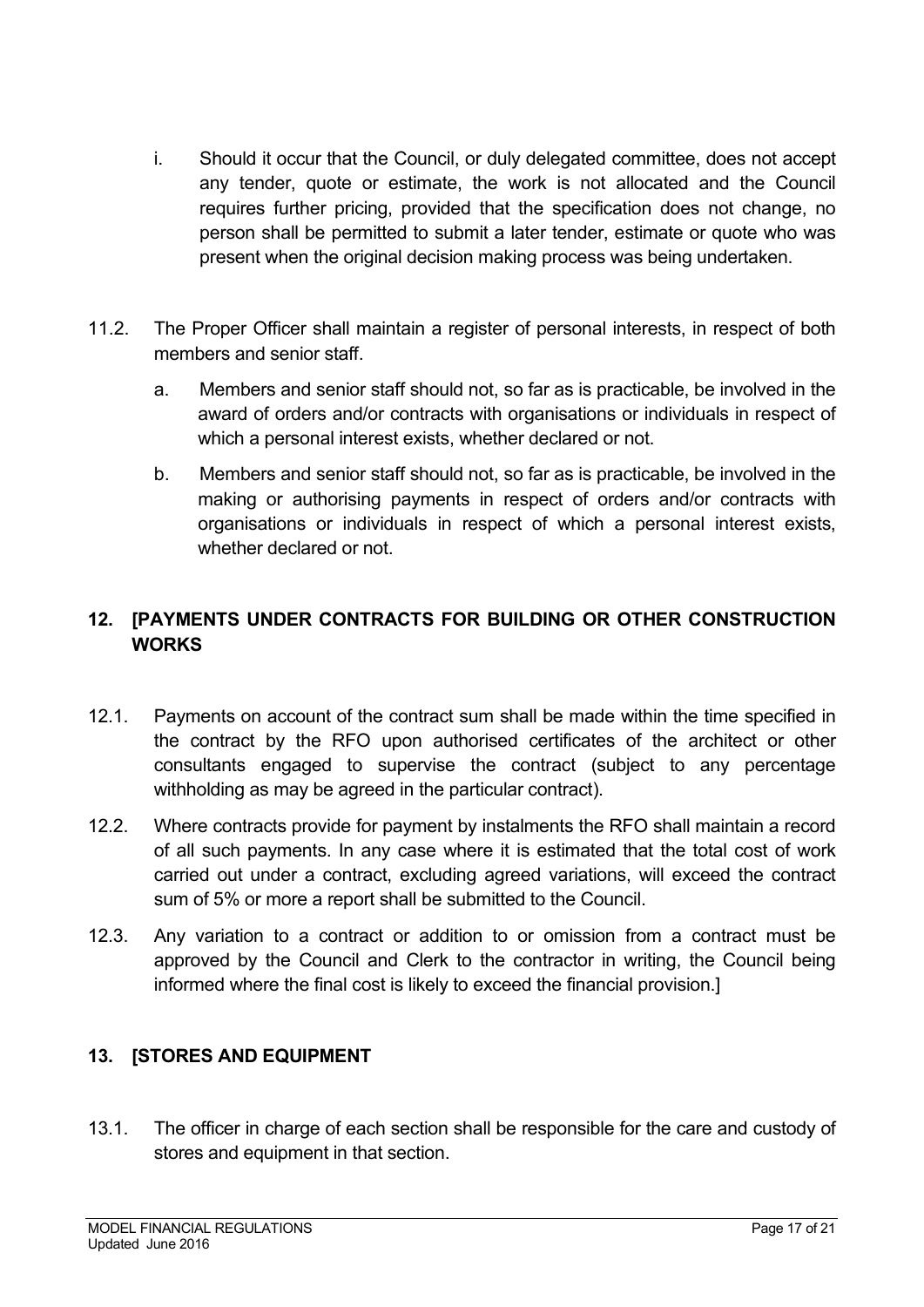- 13.2. Delivery notes shall be obtained in respect of all goods received into store or otherwise delivered and goods must be checked as to order and quality at the time delivery is made.
- 13.3. Stocks shall be kept at the minimum levels consistent with operational requirements.
- 13.4. The RFO shall be responsible for periodic checks of stocks and stores at least annually.]

## <span id="page-17-0"></span>**14. ASSETS, PROPERTIES AND ESTATES**

- 14.1. The Clerk shall make appropriate arrangements for the custody of all title deeds and Land Registry Certificates of properties held by the Council. The RFO shall ensure a record is maintained of all properties held by the Council, recording the location, extent, plan, reference, purchase details, nature of the interest, tenancies granted, rents payable and purpose for which held in accordance with Accounts and Audit (Wales) Regulations.
- 14.2. No tangible moveable property shall be purchased or otherwise acquired, sold, leased or otherwise disposed of, without the authority of the Council, together with any other consents required by law, save where the estimated value of any one item of tangible movable property does not exceed [£250].
- 14.3. No real property (interests in land) shall be sold, leased or otherwise disposed of without the authority of the Council, together with any other consents required by law. In each case a report in writing shall be provided to Council in respect of valuation and surveyed condition of the property (including matters such as planning permissions and covenants) together with a proper business case (including an adequate level of consultation with the electorate).
- 14.4. No real property (interests in land) shall be purchased or acquired without the authority of the full Council. In each case a report in writing shall be provided to Council in respect of valuation and surveyed condition of the property (including matters such as planning permissions and covenants) together with a proper business case (including an adequate level of consultation with the electorate).
- 14.5. Subject only to the limit set in Reg. 14.2 above, no tangible moveable property shall be purchased or acquired without the authority of the full Council. In each case a report in writing shall be provided to Council with a full business case.
- 14.6. The RFO shall ensure that an appropriate and accurate Register of Assets and Investments is kept up to date. The continued existence of tangible assets shown in the Register shall be verified at least annually, possibly in conjunction with a health and safety inspection of assets.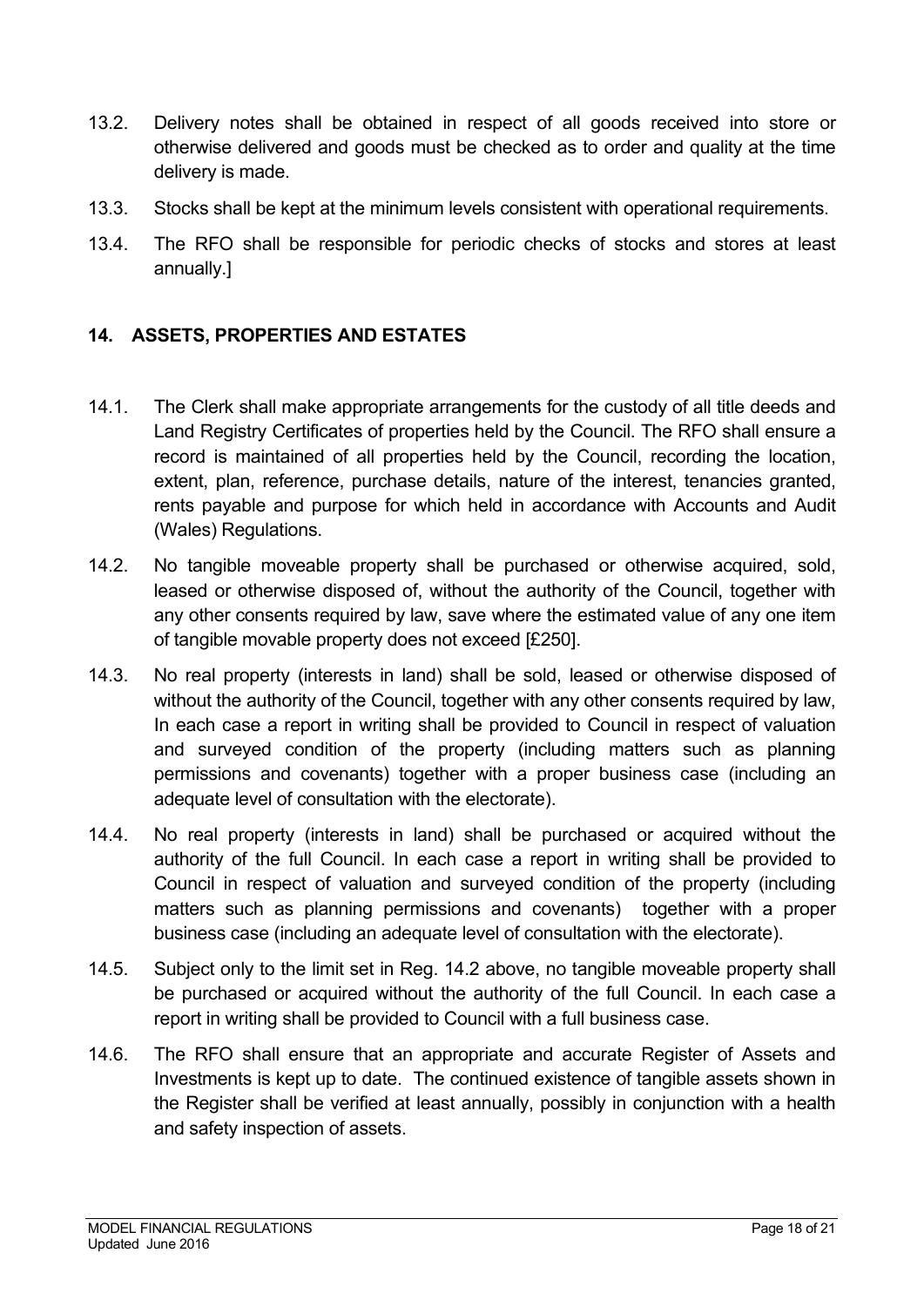## <span id="page-18-0"></span>**15. INSURANCE**

- 15.1. Following the annual risk assessment (per Financial Regulation 17), the RFO shall effect all insurances and negotiate all claims on the Council's insurers [in consultation with the Clerk].
- 15.2. [The Clerk shall give prompt notification to the RFO of all new risks, properties or vehicles which require to be insured and of any alterations affecting existing insurances.]
- 15.3. The RFO shall keep a record of all insurances effected by the Council and the property and risks covered thereby and annually review it.
- 15.4. The RFO shall be notified of any loss liability or damage or of any event likely to lead to a claim, and shall report these to Council at the next available meeting.
- 15.5. All appropriate members and employees of the Council shall be included in a suitable form of security or fidelity guarantee insurance which shall cover the maximum risk exposure as determined [annually] by the Council, or duly delegated committee.

## <span id="page-18-1"></span>**16. [CHARITIES**

16.1. Where the Council is sole managing trustee of a charitable body the Clerk and RFO shall ensure that separate accounts are kept of the funds held on charitable trusts and separate financial reports made in such form as shall be appropriate, in accordance with Charity Law, or as determined by the Charity Commission. The Clerk and RFO shall arrange for any audit or independent examination as may be required by Charity Law or any Governing Document.]

## <span id="page-18-2"></span>**17. RISK MANAGEMENT**

- 17.1. The Council is responsible for putting in place arrangements for the management of risk. The Clerk [with the RFO] shall prepare, for approval by the Council, risk management policy statements in respect of all activities of the Council. Risk policy statements and consequential risk management arrangements shall be reviewed by the Council at least annually.
- 17.2. When considering any new activity, the Clerk [with the RFO] shall prepare a draft risk assessment including risk management proposals for consideration and adoption by the Council.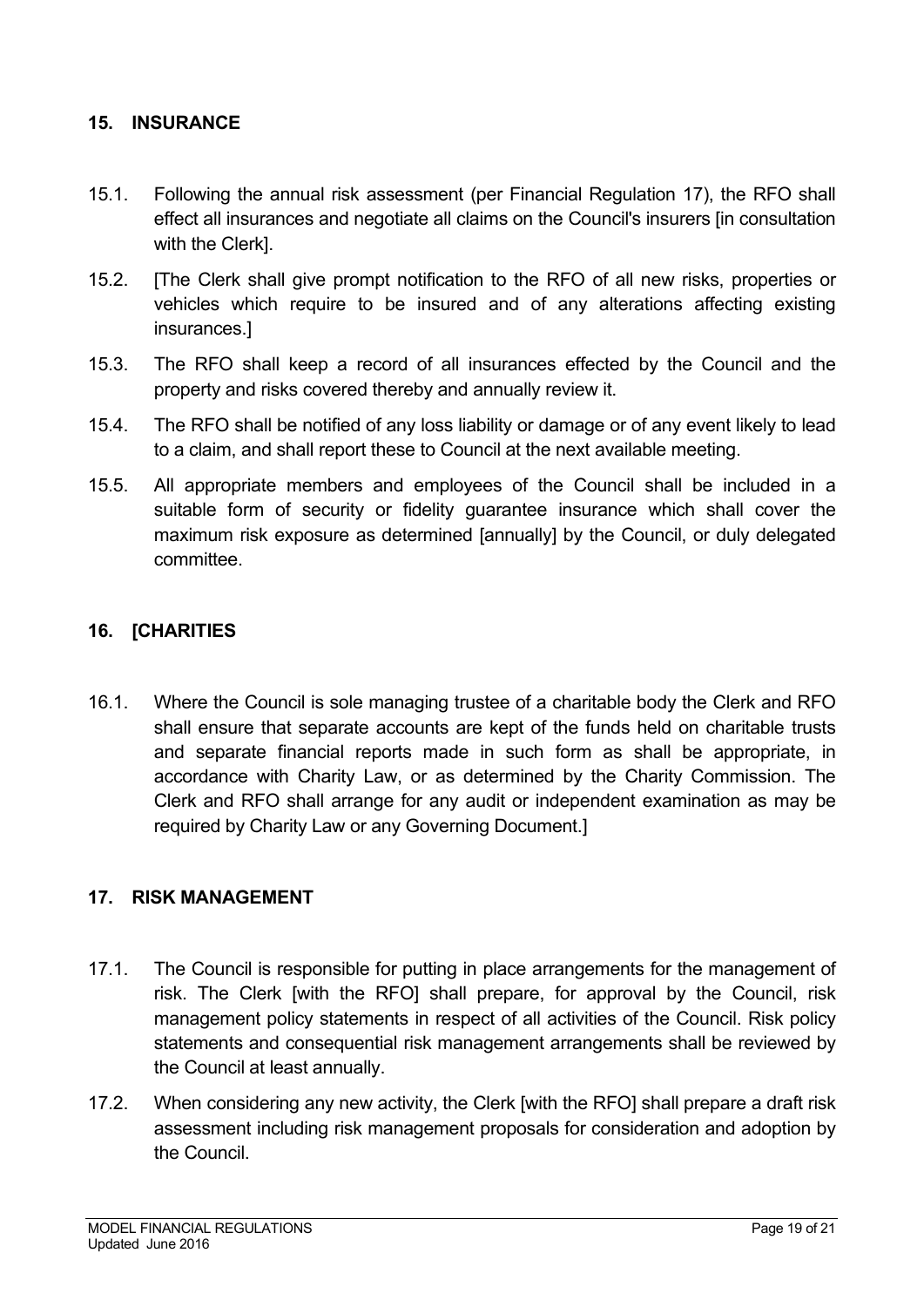## <span id="page-19-0"></span>**18. SUSPENSION AND REVISION OF FINANCIAL REGULATIONS**

- 18.1. It shall be the duty of the Council to review the Financial Regulations of the Council from time to time. The Clerk shall make arrangements to monitor changes in legislation or proper practices and shall advise the Council of any requirement for a consequential amendment to these financial regulations.
- 18.2. The Council may, by resolution of the Council duly notified prior to the relevant meeting of Council, suspend any part of these Financial Regulations provided that reasons for the suspension are recorded and that an assessment of the risks arising has been drawn up and presented in advance to all members of Council.

\* \* \*